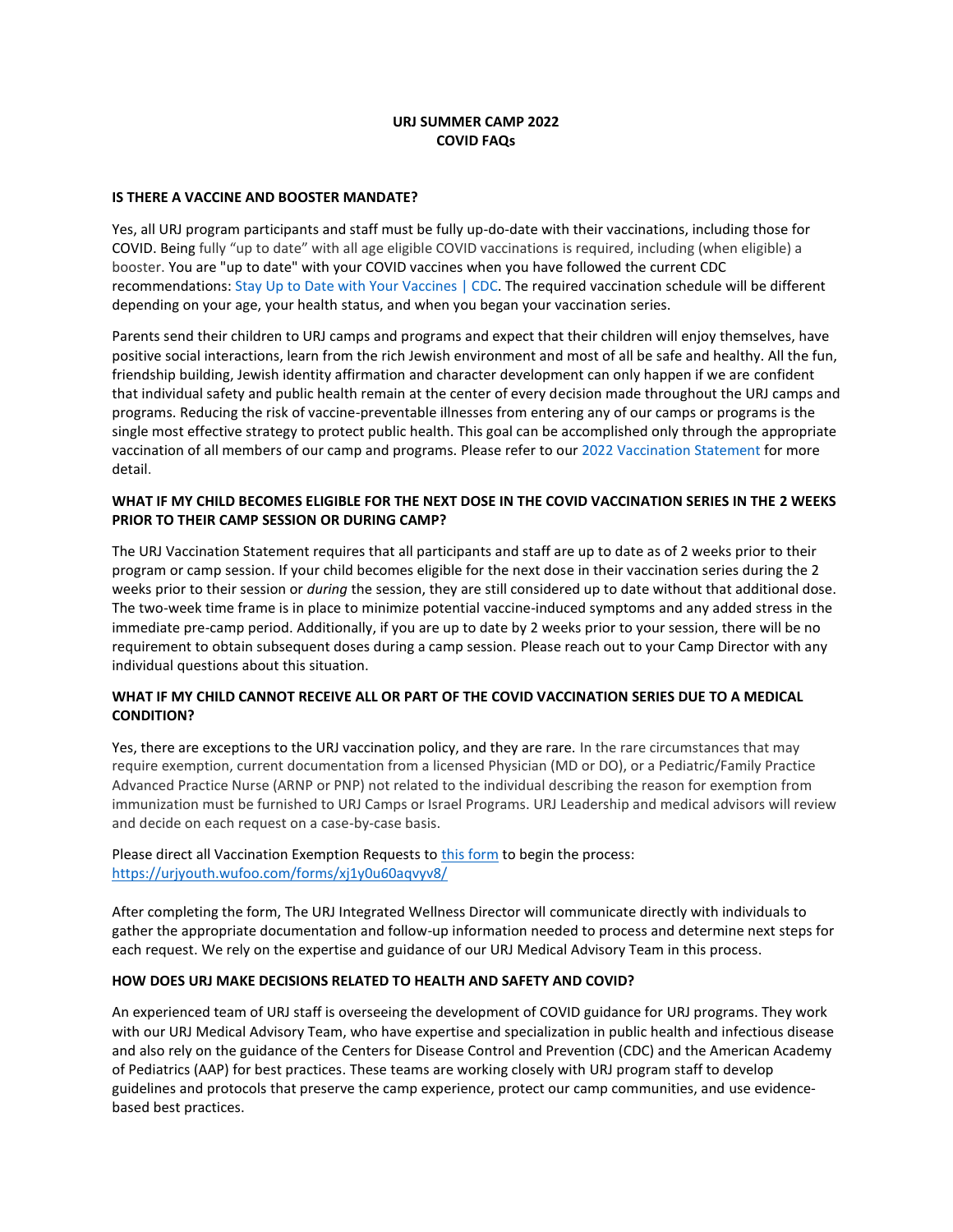## **WILL THERE BE PRE-CAMP BEHAVIOR GUIDELINES (COVID** *BRIT***) THIS YEAR?**

The pre-camp strategies we used last year were very effective and we will use similar methods this year (though likely less stringent based on current conditions) to prevent COVID from entering camp (pre-camp testing regimen, pre-camp COVID behavior *Brit*). The 2022 COVID *Brit* will include guidance on how to minimize your camper's COVID exposures in the week prior to coming to camp (for example, by masking in indoor public environments). It will *not* limit your camper's ability to attend school, travel or participate in other camps in the days preceding their camp session.

## **WILL MASKS BE REQUIRED AT CAMP?**

We know that by increasing some layers of COVID mitigation, we may decrease others. By requiring that our camp communities are fully up-to-date with COVID vaccinations, we are hopeful that we can create a camp environment that feels more typical to a pre-pandemic summer season, including a shift toward using masks as sparingly as possible and in response to any changing conditions.

Please send your child to camp with 1 high filtration mask (N95/94 or KN95/94) per day for the length of their camp session. These masks are to be used only if elevated mitigation becomes necessary due to changing conditions. Camps will also have a supply of masks for this purpose. If your campers' masks are not used at camp, they will bring them home at the end of the session. Outside of having to elevate our mitigation in camp, masks will be optional – so if your camper plans to wear a mask when it is not required, please send more masks than outlined above to accommodate their individual preferences.

## **WILL UNITS AND BUNKS BE COHORTED LIKE THEY WERE IN SUMMER 2021?**

We know that by increasing some layers of COVID mitigation, we may decrease others. By requiring that our camp communities are fully up to date with COVID vaccinations, we are hopeful that we can create a camp environment that feels more typical to a pre-pandemic summer season, including a less stringent focus on cohorting in camp, while remaining agile and ready to pivot with any changing conditions.

#### **WILL THERE BE ONGOING SURVEILLANCE TESTING AT CAMP?**

Similar to last summer, there will be a COVID testing regimen at the start of each camp session. We plan to complete this arrival testing regimen by the end of the first week of each session. There will be ongoing surveillance testing for the adults and staff on camp, who are allowed to take time off outside of campus (pending COVID conditions). Additionally, we will test any community member exhibiting symptoms of COVID infection. Our testing regimens will be responsive to any changing COVID conditions.

# **WHAT IS THE PLAN FOR IF YOU ENCOUNTER COVID SYMPTOMS AND POSITIVE TESTS AT CAMP?**

To protect URJ camp communities from further spread, and to simultaneously ensure that any COVID+ community member receives appropriate care during their isolation period, we are requiring that all camp families plan for retrieving their family member(s) from camp to isolate at home (or elsewhere off campus) if they test positive for COVID at camp (we can discuss any specific challenges around this individually). We are requiring families to retrieve their family members to isolate off campus, because housing and caring for COVID+ community members is operationally incompatible with our camps' capacities (facilities and staff).

COVID+ community members can return when they test negative for COVID by rapid antigen test, on 2 consecutive days. They can begin testing daily after 5 days of isolation and can return to camp once 2 consecutive days produce negative RA test results. The COVID Leader at each camp will discuss this isolation plan individually with each affected family. Information about the potential return to camp will be individualized by camp-specific variables, such as session length.

Additionally, all URJ camps will follow leveled protocols for COVID decision-making, and agility based on changing conditions both on and off campus. If we encounter COVID on campus at any of our URJ camps, Directors will follow these protocols for elevating our mitigation efforts to reduce any COVID spread on camp.